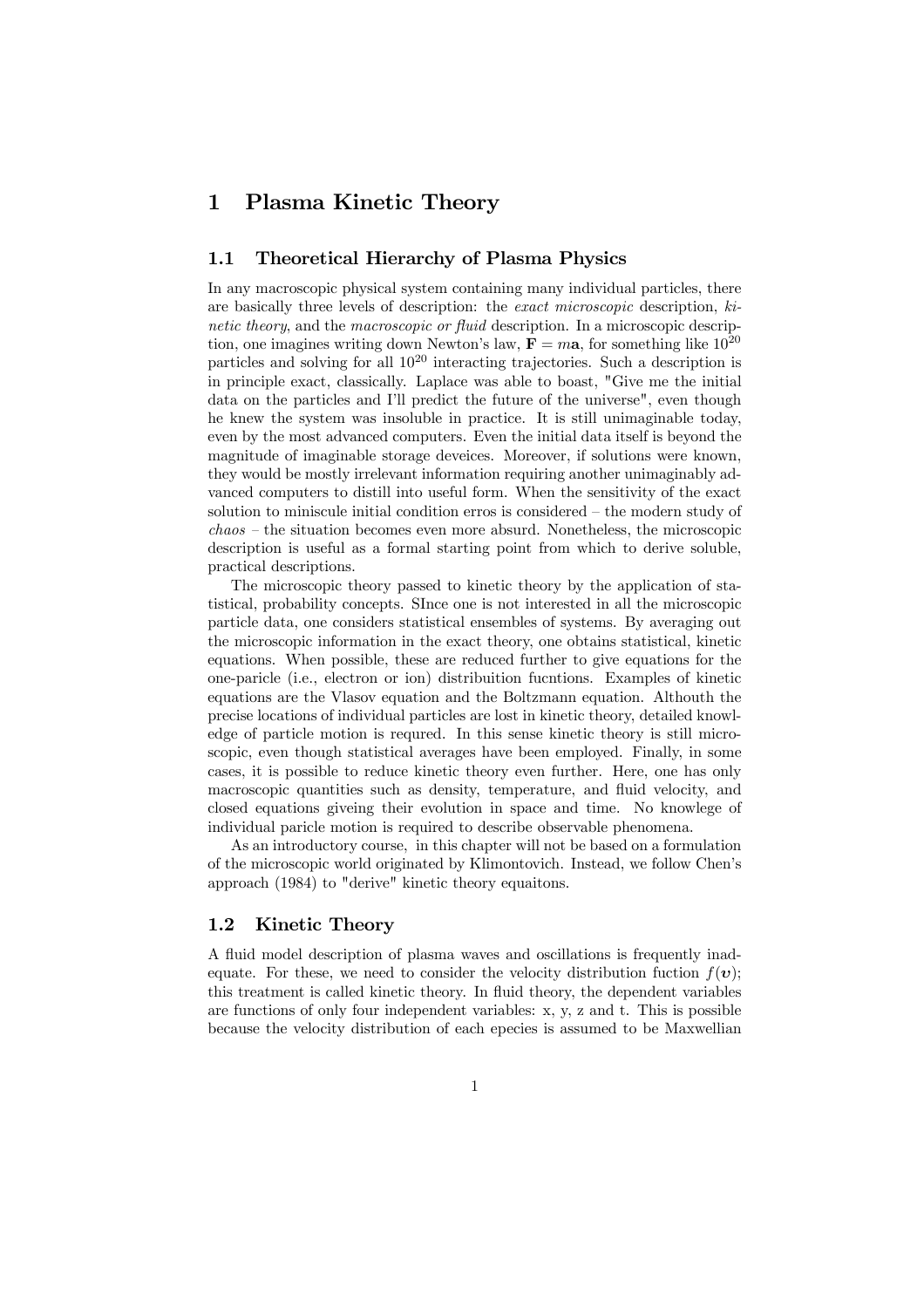everywhere and can therefore be uniquely specified by only one number, the temperature T. However, if the velocity of a significant number of charged particles (typically the thermal velocity) is near to the phase velocity of waves, the wave-particle interaction is significantly different from that described by the fluid equations. A proper description of this interaction must be based upon the dynamics of the particles' phase space distribution function in which the particles' velocity and position are independent variables. Such a description is provided by the kinetic theory equations for a plasma with self-consistent fields.

#### 1.3 Distribution Functions

A plasma is an ensemble of particles electrons  $e$ , ions  $i$  and neutrals  $n$  with different positions **r** and velocities **v** which move under the influence of external forces (electromagnetic fields, gravity) and internal collision processes (ionization, Coulomb, charge exchange etc.)

However, what we observe is some "average" macroscopic plasma parameters such as j - current density,  $n_e$  - electron density, P - pressure,  $T_i$  - ion temperature etc. These parameters are macrosocopic averages over the distribution of particle velocities and/or positions.

#### 1.4 Phase Space

Consider a single particle of species  $\alpha$ . It can be described by a position vector

$$
\mathbf{r} = x\hat{i} + y\hat{j} + z\hat{k}
$$

in configuration space and a velocity vector

$$
\boldsymbol{v}=v_x\hat{\imath}+v_y\hat{\jmath}+v_z\hat{k}
$$

in velocity space. The coordinates  $(\mathbf{r}, v)$  define the particle position in phase space.

For multi-particle systems, we introduce the distribution fuction  $f_{\alpha}(\mathbf{r}, \mathbf{v}, t)$ for species  $\alpha$  defined such that

$$
f_{\alpha}(\mathbf{r},\boldsymbol{v},t)d\mathbf{r}d\boldsymbol{v}=dN(\mathbf{r},\boldsymbol{v},t)
$$

is the number of particles in the element of volume  $dV = dr dv$  in phase space. Here  $d\mathbf{r} \equiv d^3r \equiv dxdydz$  and  $d\mathbf{v} \equiv d^3v = dv_x dv_y dv_z$ .  $f_{\alpha}(\mathbf{r}, v, t)$  is a positive finite function that decreases to zero as  $|v|$  becomes large.

The element  $d\mathbf{r}$  must not be so small that it doesn't contain a statistically significant number of particles. This allows  $f_{\alpha}(\mathbf{r}, \mathbf{v}, t)$  to be approximated by a continuous function.

Some definitions:

- If  $f_\alpha$  depends on **r**, the distribution is *inhomogneous*
- If  $f_{\alpha}$  is independent of **r**, the distribution is *homogneous*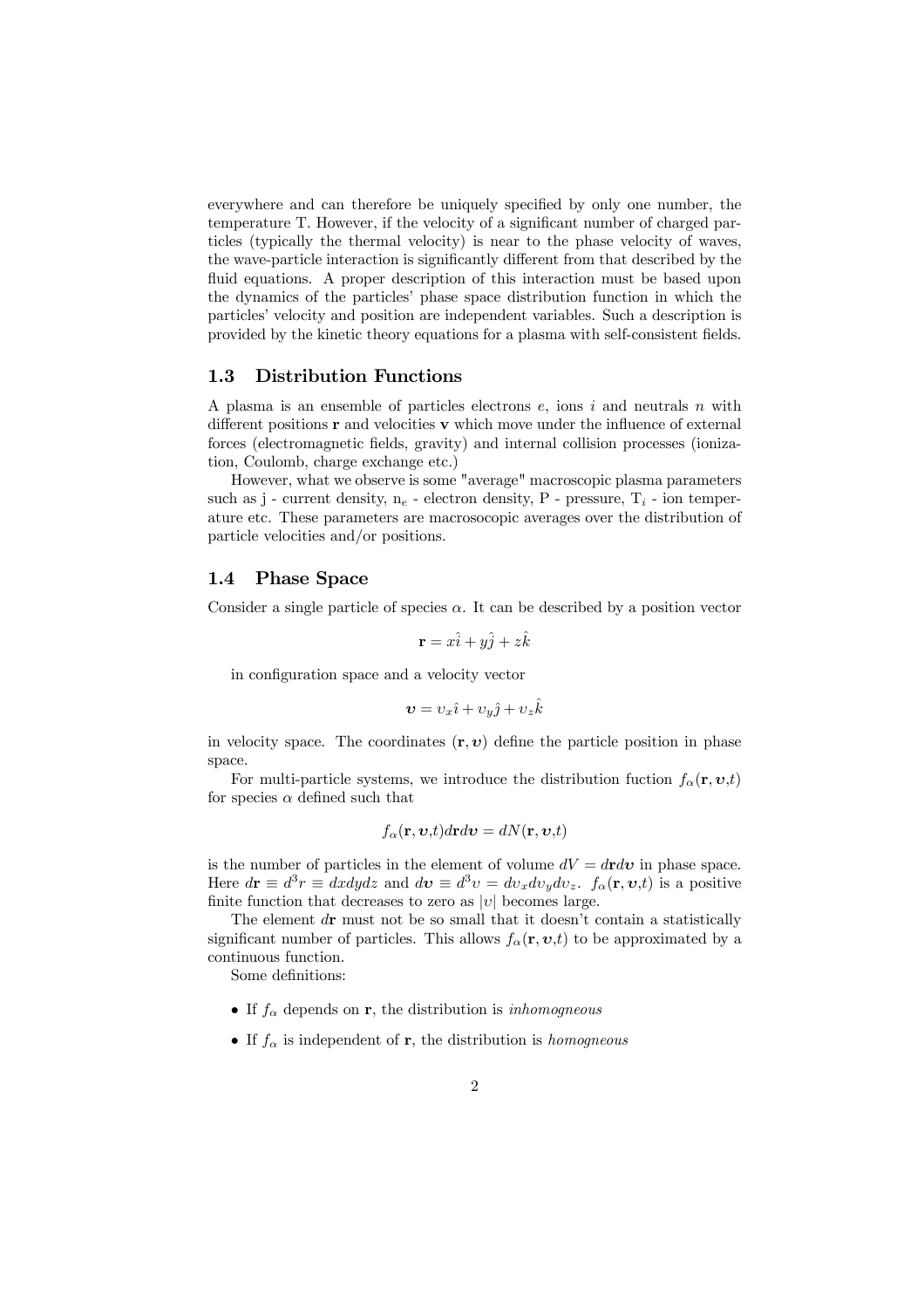

Figure 1:

- If  $f_{\alpha}$  depends on the direction of  $v$ , the distribution is *anisotropic*
- If  $f_{\alpha}$  is independent of the direction of  $v$ , the distribution is *isotropic*
- A plasma in thermal equilbrium is characterized by a homogeneous, isotropic and time-independent distribution funciton.

One type of contour map can be made for f if we consider  $f(v)$  at a given point in space, which are very useful for getting a preliminary idea of how the plasma behaves. For instance, if the motion is two dimensional, the contours  $f(v_x, v_y)$  will be circles if f is isotropic in  $v_x, v_y$ . An anisotropic distribution would have elliptical contours. A drifting Maxwellian would have cicular contours dispaced from the origin, and a beam of particles traveling in the x direction would show up as a separate spike.

# 1.5 Equation of Kinetic Theory

#### Vlasov Equation

Treat particles as moving in 6-D phase r position,  $v$  velocity. At any instant a particle occupies a unique position in phase space  $(\mathbf{r}, \mathbf{v})$ .

Consider an elemental volume drdv of phase space  $[dx dy dz dv_x dv_y dv_z]$ , at  $(\mathbf{r}, v)$ . Write down an equation that is conservation of particles for this volume

$$
-\frac{\partial}{\partial t}(fd^3rd^3\mathbf{v}) = [ \n\begin{aligned}\n& v_xf(x+dx\hat{x},\mathbf{v}) - v_xf(x,\mathbf{v})] dy dz d^3\mathbf{v} \\
&+ \text{ same for dy, dz} \\
&+ [a_xf(\mathbf{r},\mathbf{v}+dv_x\hat{v}_x) - a_xf(\mathbf{r},\mathbf{v})] d^3rdv_y dv_z \\
&+ \text{same for } dv_y, dv_z\n\end{aligned}
$$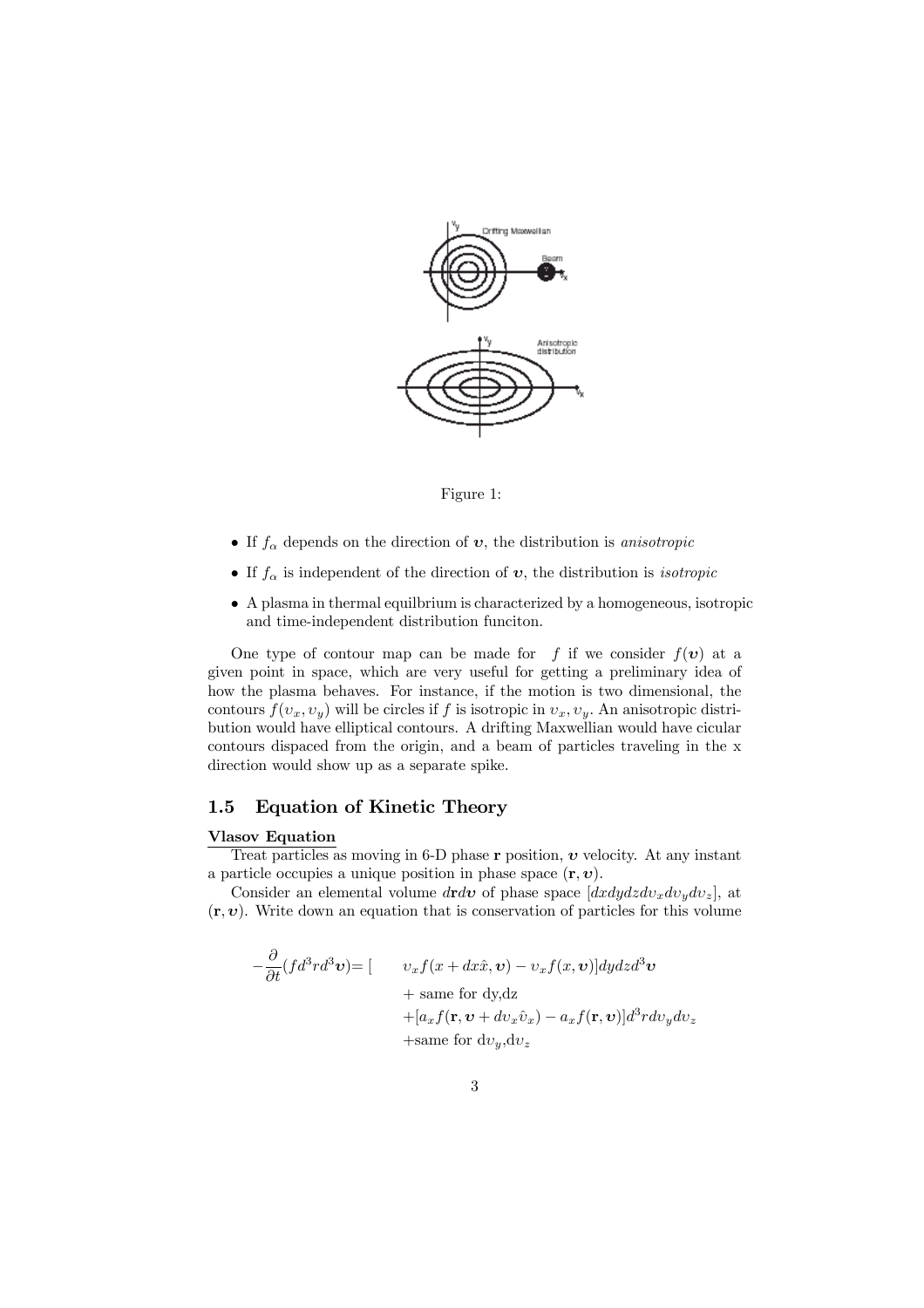a is 'velocity' in velocity i.e. acceleration. Divide through by  $d^3r d^3v$  and take limit

$$
-\frac{\partial f}{\partial t} = \frac{\partial}{\partial x}(v_x f) + \frac{\partial}{\partial y}(v_y f) + \frac{\partial}{\partial z}(v_z f) + \frac{\partial}{\partial v_x}(a_x f) + \frac{\partial}{\partial v_y}(a_y f) + \frac{\partial}{\partial v_z}(a_z f) = \nabla \cdot (\boldsymbol{v} f) + \nabla_{v} \cdot (\mathbf{a} f)
$$

[Notation: use  $\partial/\partial \mathbf{r} \leftrightarrow \nabla$  as usual in  $(x,y,z)$  space;  $\partial/\partial \mathbf{v} \leftrightarrow \nabla_y$ 

$$
\frac{\partial}{\partial \boldsymbol{v}} = \hat{i} \frac{\partial}{\partial v_x} + \hat{j} \frac{\partial}{\partial v_y} + \hat{k} \frac{\partial}{\partial v_z}
$$

]

Take this simple continuity equation in phase space and expand:

$$
\frac{\partial f}{\partial t} + (\nabla \cdot \mathbf{v})f + (\mathbf{v} \cdot \nabla)f + (\nabla_v \cdot \mathbf{a})f + (\mathbf{a} \cdot \nabla_v)f = 0
$$

Recognize that  $\nabla$  means here  $\partial/\partial x$  etc keeping v constant. so that  $\nabla \cdot \mathbf{v} = 0$ by definition. So

$$
\frac{\partial f}{\partial t} + \mathbf{v} \cdot \frac{\partial f}{\partial \mathbf{r}} + \mathbf{a} \cdot \frac{\partial f}{\partial \mathbf{v}} = -f \ (\nabla_v \cdot \mathbf{a})
$$

The Vlasov-Maxwell Plasma Model

Now we want to couple this equation with Maxwell's equations for the fields self-consistently to the plasma charges and currents as determined from the appropriate moments of the distribution funciton, f,

$$
\nabla \times \mathbf{E} = -\frac{\partial \mathbf{B}}{\partial t}; \ \nabla \times \mathbf{B} = \mu_0 \mathbf{j} + \frac{1}{c^2} \frac{\partial \mathbf{E}}{\partial t}
$$

$$
\nabla \cdot \mathbf{E} = \frac{\rho}{\epsilon_0}; \ \nabla \cdot \mathbf{B} = 0
$$

Coupling is completed via charge & current densities

$$
\rho = \sum_{j} q_j n_j = \sum_{j} q_j \int f_j d^3 \mathbf{v}
$$

$$
\mathbf{j} = \sum_{j} q_j n_j \mathbf{V}_j = \sum_{j} q_j \int f_j \mathbf{v} d^3 \mathbf{v}
$$

and the Lorentz force

$$
\mathbf{a} = \frac{q}{m}(\mathbf{E} + \boldsymbol{v} \times \mathbf{B})
$$

Actually we don't want to use the E retaining all the local effects of individual particles. We want a smoothed out field. Ensemble averaged E.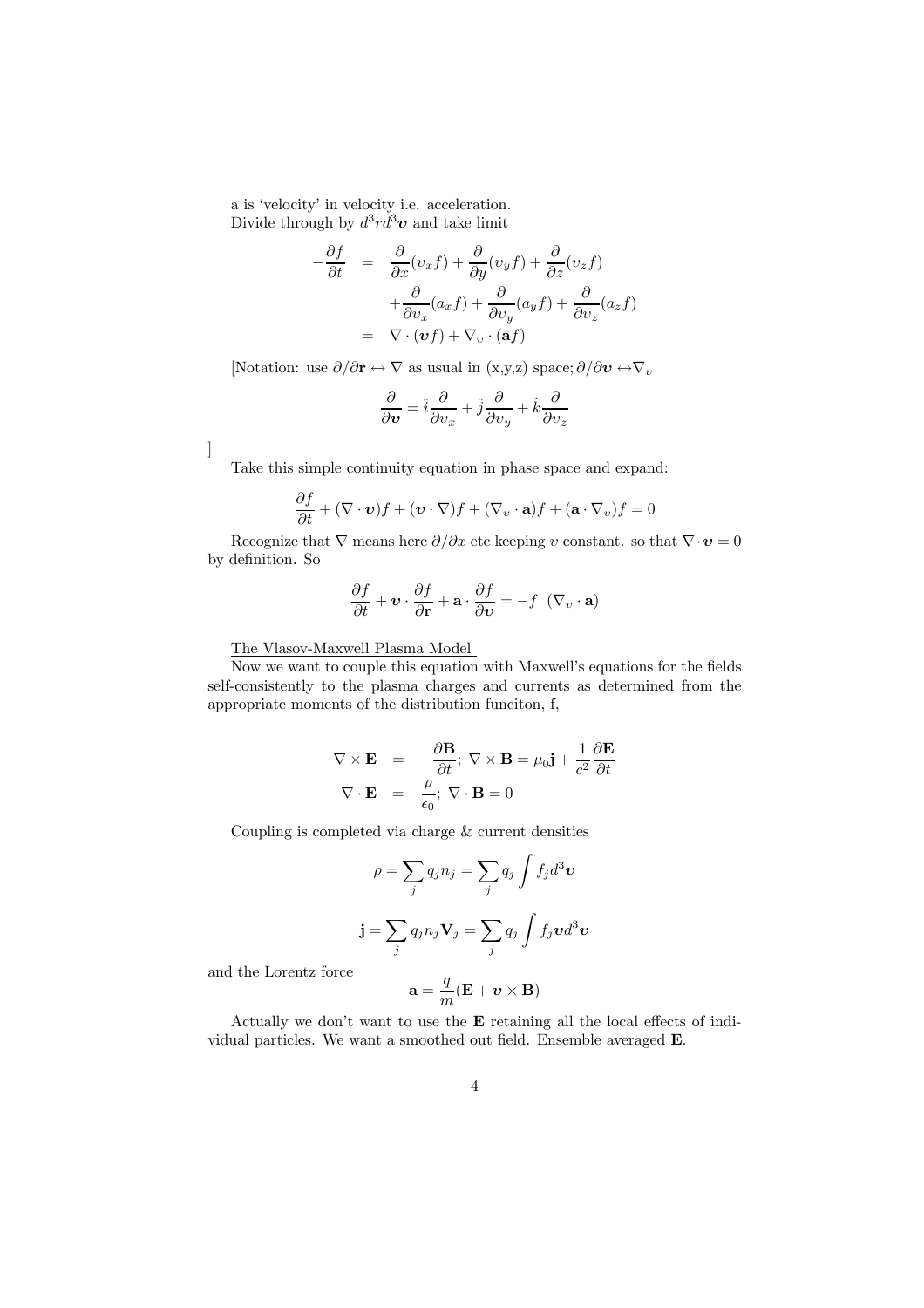Evaluate

$$
\nabla_{v} \cdot \mathbf{a} = \nabla_{v} \cdot \frac{q}{m} (\mathbf{E} + v \times \mathbf{B}) = \frac{q}{m} \nabla_{v} \cdot (v \times \mathbf{B})
$$

$$
= \frac{q}{m} \mathbf{B} \cdot (\nabla_{v} \times v) = 0
$$

So RHS is zero. However, in the use of smoothed out E we have ignored local effect of one particle on another due to the graininess. This is collisions.

#### Summary:

Coupled to Vlasov equation for each particle species we have Maxwell's equations.

Vlasov-Maxwell Equations

$$
\frac{\partial f_j}{\partial t} + \mathbf{v} \cdot \frac{\partial f_j}{\partial \mathbf{r}} + \frac{q_j}{m_j} (\mathbf{E} + \mathbf{v} \times \mathbf{B}) \cdot \frac{\partial f_j}{\partial \mathbf{v}} = 0
$$
\n
$$
\nabla \times \mathbf{E} = -\frac{\partial \mathbf{B}}{\partial t}; \ \nabla \times \mathbf{B} = \mu_0 \mathbf{j} + \frac{1}{c^2} \frac{\partial \mathbf{E}}{\partial t}
$$
\n
$$
\nabla \cdot \mathbf{E} = \frac{\rho}{\epsilon_0}; \ \nabla \cdot \mathbf{B} = 0
$$
\n(1)

Coupling is completed via charge & current densities

$$
\rho = \sum_{j} q_{j} n_{j} = \sum_{j} q_{j} \int f_{j} d^{3} \mathbf{v}
$$

$$
\mathbf{j} = \sum_{j} q_{j} n_{j} \mathbf{V}_{j} = \sum_{j} q_{j} \int f_{j} \mathbf{v} d^{3} \mathbf{v}
$$

Describe phenomena in which collisions are not important, keeping track of the (statistically averaged) particle distribution fucntion.

Plasma waves are the most important phenomena covered by the Vlasov-Maxwell equations.

6-dimensional, nonlinear, time-dependent, integro-differential equations! Boltzmann Equation

$$
\frac{\partial f}{\partial t} + \mathbf{v} \cdot \frac{\partial f}{\partial \mathbf{r}} + \mathbf{a} \cdot \frac{\partial f}{\partial \mathbf{v}} = \left(\frac{\partial f}{\partial t}\right)_{collisions}
$$

When there collisions with neutral atoms, the collision term can be approximated by

$$
(\frac{\partial f}{\partial t})_c=\frac{f_n-f}{\tau}
$$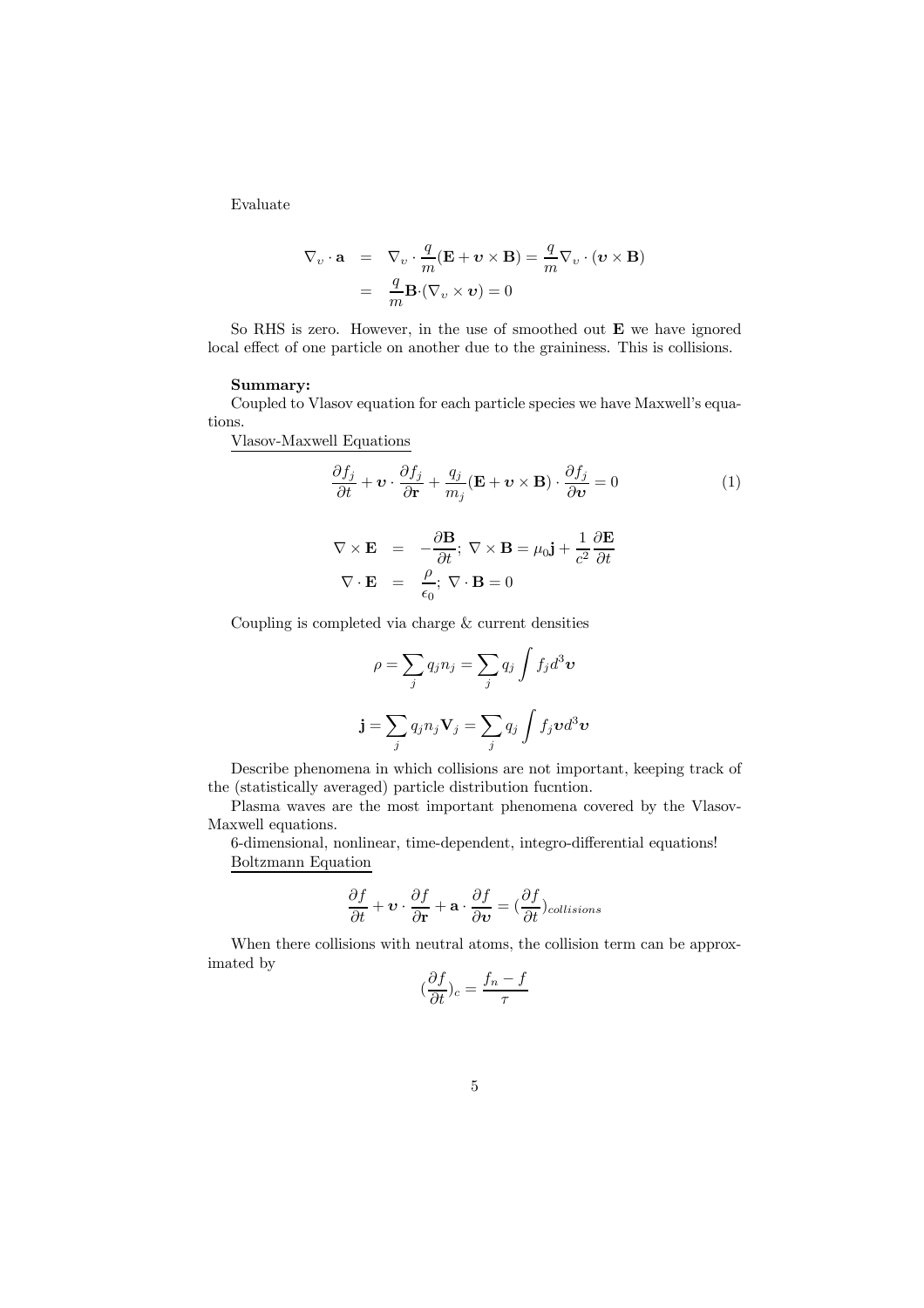where  $f_n$  is the distribution function of the neutral atoms, and  $\tau$  is a constant collision time. This is called a Krook collision term. When there are Coulomb collisions,

$$
\frac{\partial f}{\partial t} + \mathbf{v} \cdot \frac{\partial f}{\partial \mathbf{r}} + \mathbf{a} \cdot \frac{\partial f}{\partial \mathbf{v}} = -\frac{\partial}{\partial \mathbf{v}} \cdot (f < \Delta \mathbf{v} > + \frac{1}{2} \frac{\partial^2}{\partial \mathbf{v} \partial \mathbf{v}} : (f < \Delta \mathbf{v} \Delta \mathbf{v} >)
$$

This is called the Fokker-Planck equation, it takes into account binary Coulomb collisions only. Here  $\Delta v$  is the change of velocity in a collision. The first term describes the frictional force slowing down fast particles and accelerating slow ones. The negative divergence in velocity space describes a narrowing of the distribution. In the second term  $\langle \Delta v \Delta v \rangle / \Delta t$  is a coefficient of diffusion in velocity space. This term then describes the fact that a narrow velocity distribution (e.g. a beam) will broaden as a result collisions. The two terms thus operate in opposite senses, and are in balance for an equilibrium (Maxwellian) distribution.

Vlasov Equation = Boltzmann Eq without collisions.<br>For electromagnetic forces:

For electromagnetic forces:

$$
\frac{\partial f}{\partial t} + \mathbf{v} \cdot \frac{\partial f}{\partial \mathbf{r}} + \frac{q}{m} (\mathbf{E} + \mathbf{v} \times \mathbf{B}) \cdot \frac{\partial f}{\partial \mathbf{v}} = 0
$$

## 1.6 General Properties of the Vlasov Model:

1. Distribution function is constant along particle orbit in phase space:

$$
\frac{d}{dt}f = 0
$$

$$
\frac{d}{dt}f = \frac{\partial f}{\partial t} + \frac{d\mathbf{r}}{dt} \cdot \frac{\partial f}{\partial \mathbf{r}} + \frac{d\mathbf{v}}{dt} \cdot \frac{\partial f}{\partial \mathbf{v}}
$$

It simply expresses conservation of particles in phase space with mothion due to the smooth self-consistent fields. Note the density in real space,  $\int d^3v f$ , can vary.

2. The Vlasov equation is time reverible: Here we simply note that the time reversal transformation,

$$
t \rightarrow -t
$$
  
\n
$$
\mathbf{r} \rightarrow \mathbf{r}
$$
  
\n
$$
\mathbf{v} \rightarrow -\mathbf{v}
$$
  
\n
$$
\mathbf{E} \rightarrow \mathbf{E}
$$
  
\n
$$
\mathbf{B} \rightarrow -\mathbf{B}
$$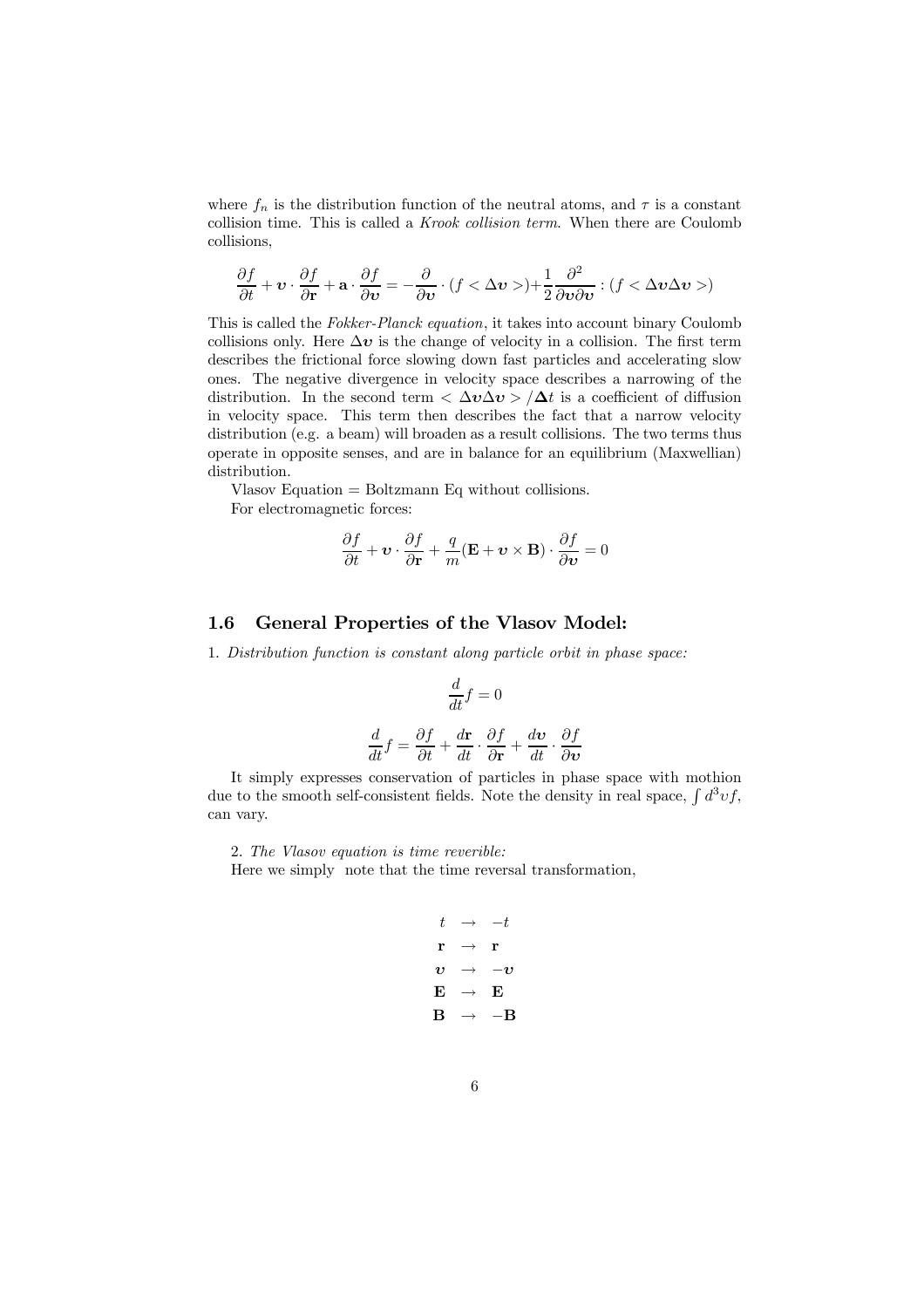This leaves the equation invariant. This means that starting from some initial state and evolving by the Vlasov model, at any point in time if one reversed the velocity of all the pariticles (which would make the magnetic field, B, reverse) the system would retrace its steps to the initial state. There is no tendency to relax to a thermodynamically favoriable state, or distribution fucntion. The system evolves with reversible, if complicated, dynamics. This point is emphasized further by the following property.

3. Entropy is Conserved in the Vlasov Model:

The basic formula for the entropy in non-equlibrium systems is:

$$
S=-\int d^3rd^3vf\ln f
$$

This a form familiar to students of information theroy, since this is, effectively, the formula,  $\sum_i P_i \log_2 P_i$ , that Shannon found for the information, in bits, of some signal.

$$
\frac{dS}{dt} = -\int d^3r d^3v \{ \frac{\partial f}{\partial t} + \ln f \frac{\partial f}{\partial t} \}
$$
\n
$$
= \int d^3r d^3v \{ \mathbf{v} \cdot \frac{\partial f}{\partial \mathbf{r}} + \mathbf{a} \cdot \frac{\partial f}{\partial \mathbf{v}} + \ln f (\mathbf{v} \cdot \frac{\partial f}{\partial \mathbf{r}} + \mathbf{a} \cdot \frac{\partial f}{\partial \mathbf{v}}) \}
$$
\n
$$
= \int d^3r d^3v \{ \mathbf{v} \cdot \frac{\partial}{\partial \mathbf{r}} (f \ln f) + \mathbf{a} \cdot \frac{\partial f}{\partial \mathbf{v}} (f \ln f) \}
$$
\n
$$
= \int d^3r d^3v \{ \frac{\partial}{\partial \mathbf{r}} \cdot (\mathbf{v} f \ln f) + \frac{\partial f}{\partial \mathbf{v}} \cdot (\mathbf{a} f \ln f) \}
$$
\n
$$
= \int d^3v \int d\mathbf{A}_r \cdot (\mathbf{v} f \ln f) + \int d^3r \int d\mathbf{A}_v \cdot (\mathbf{a} f \ln f) \}
$$
\n(2)

The last term is zero, assuming that the distribution function, f, vanishes, as  $v \to \infty$ . The first term is likewise is zero for a bounded system containing a finite number of particles, so that,

$$
\frac{dS}{dt}=0
$$

Notes Eq. 2 represent flows of entropy across the boundaries of the system, both in space and velocity. As long as the system boundary conditions prohibit entropy exchange with the outside world, entropy will be conserved.

These properties further emphasize that the strict Vlasov plasma, although capable of undergoing extremely complex behavior, is nonetheless reversible. If the particles were truned around,  $v \rightarrow -v$ , the system would evolve exactly to its initial state.

## 1.7 The Equivalence of Kinetic Theory and Orbit Theory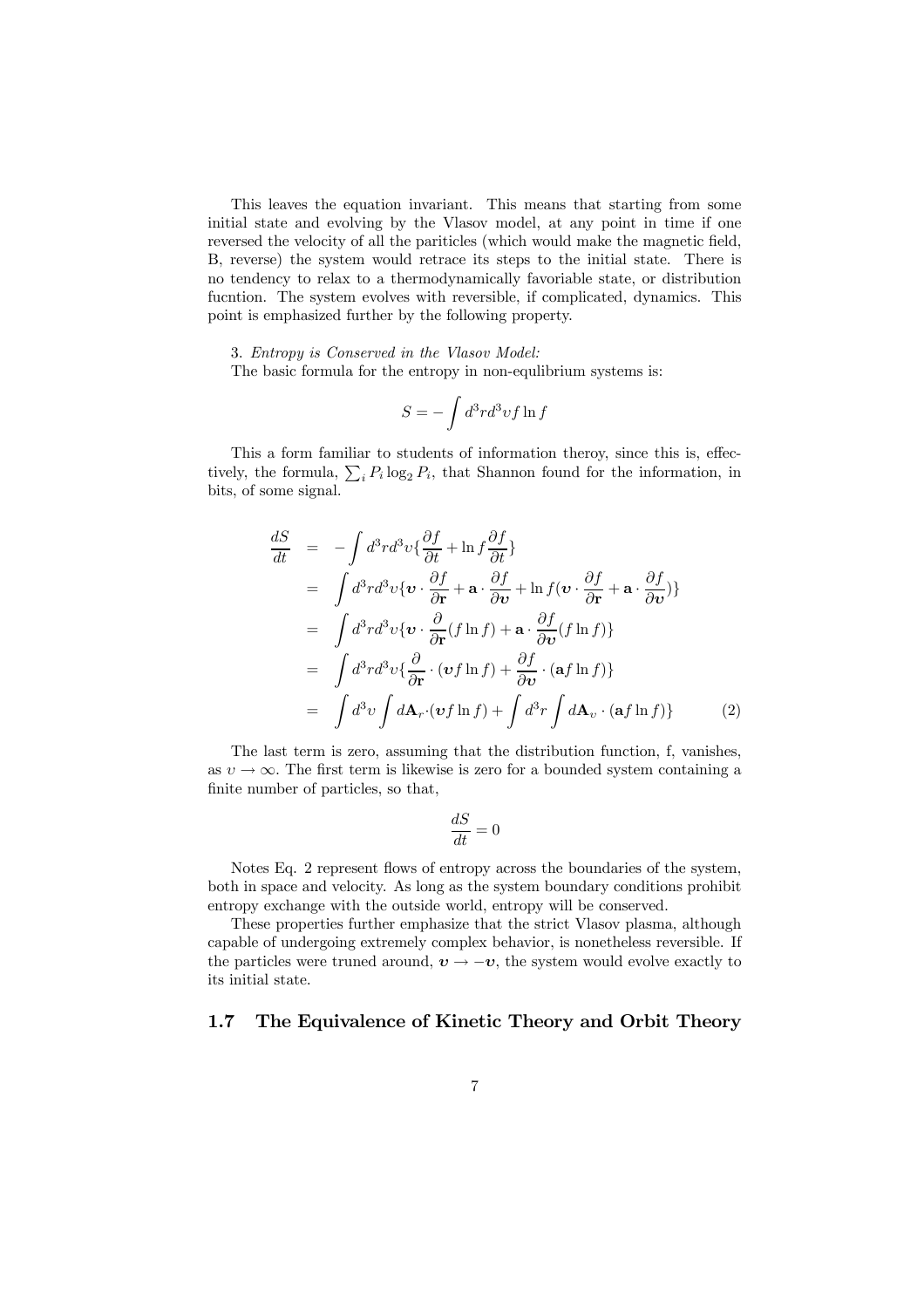The collisionless Boltzman equation (Vlasov) is the root of kinetic theory

$$
\frac{\partial f}{\partial t} + \mathbf{v} \cdot \frac{\partial f}{\partial \mathbf{r}} + \frac{\mathbf{F}}{m} \cdot \frac{\partial f}{\partial \mathbf{v}} = 0
$$

The base equation of orbit theory is Newton's law:

$$
m\frac{d^2\mathbf{r}}{dt^2} = \mathbf{F}
$$

Being a second order differential equation in there dimension, the general solution of Newton's equaiton must contain six constants of intergration,  $\alpha_1, ..., \alpha_2$ . We write the solution

$$
\begin{array}{rcl}\n\mathbf{r} & = & \mathbf{r}(\boldsymbol{\alpha}_1, ..., \boldsymbol{\alpha}_6, t) \\
\boldsymbol{v} & = & \boldsymbol{v}(\boldsymbol{\alpha}_1, ..., \boldsymbol{\alpha}_6, t)\n\end{array}
$$

In principle, we can formally solve these six scalar equations for the  $\alpha_i$ :

$$
\alpha_i = \alpha_i(\mathbf{r}, \mathbf{v}, t), i = 1 - 6
$$

Now any arbitray function of the  $\alpha_i$ ,  $f = f(\alpha_1, ..., \alpha_6)$ , is a solution of the Vlasov equation above:

$$
\frac{d}{dt}f(\alpha_1, ..., \alpha_6) = \sum_i \frac{\partial f}{\partial \alpha_i} \frac{d\alpha_i}{dt} = 0
$$

The result is identically zero because the  $\alpha_i$ 's are constants.

Thus the general soltuon of the Valsov equation is an arbitray function of the integrals of Newton's law, and the two approaches are equivalent. It is sometimes called Jean's theorem.

## 1.8 Derivation of the Fluid Equations

The fluid equations we have beening using are simply moments of the Boltzmann (or Vlasov if collisions are ignored) equations. For any  $A(\boldsymbol{v})$ , the hydrodynamic evolution equation for  $\langle A(\mathbf{v}) \rangle$  will be given by

$$
\int A(\mathbf{v})[\frac{\partial f}{\partial t} + \mathbf{v} \cdot \frac{\partial f}{\partial \mathbf{r}} + \frac{q}{m}(\mathbf{E} + \mathbf{v} \times \mathbf{B}) \cdot \frac{\partial f}{\partial \mathbf{v}}]d^3v = 0
$$

Letting  $A(v) = v^0 = 1, mv, mvv/2$  we obtain, respectively:

- The equation for the density: equation of continuity
- The equation for the momentum density: equation of motion
- The equation for the kinetic energy density: heat flow equation (energy equation)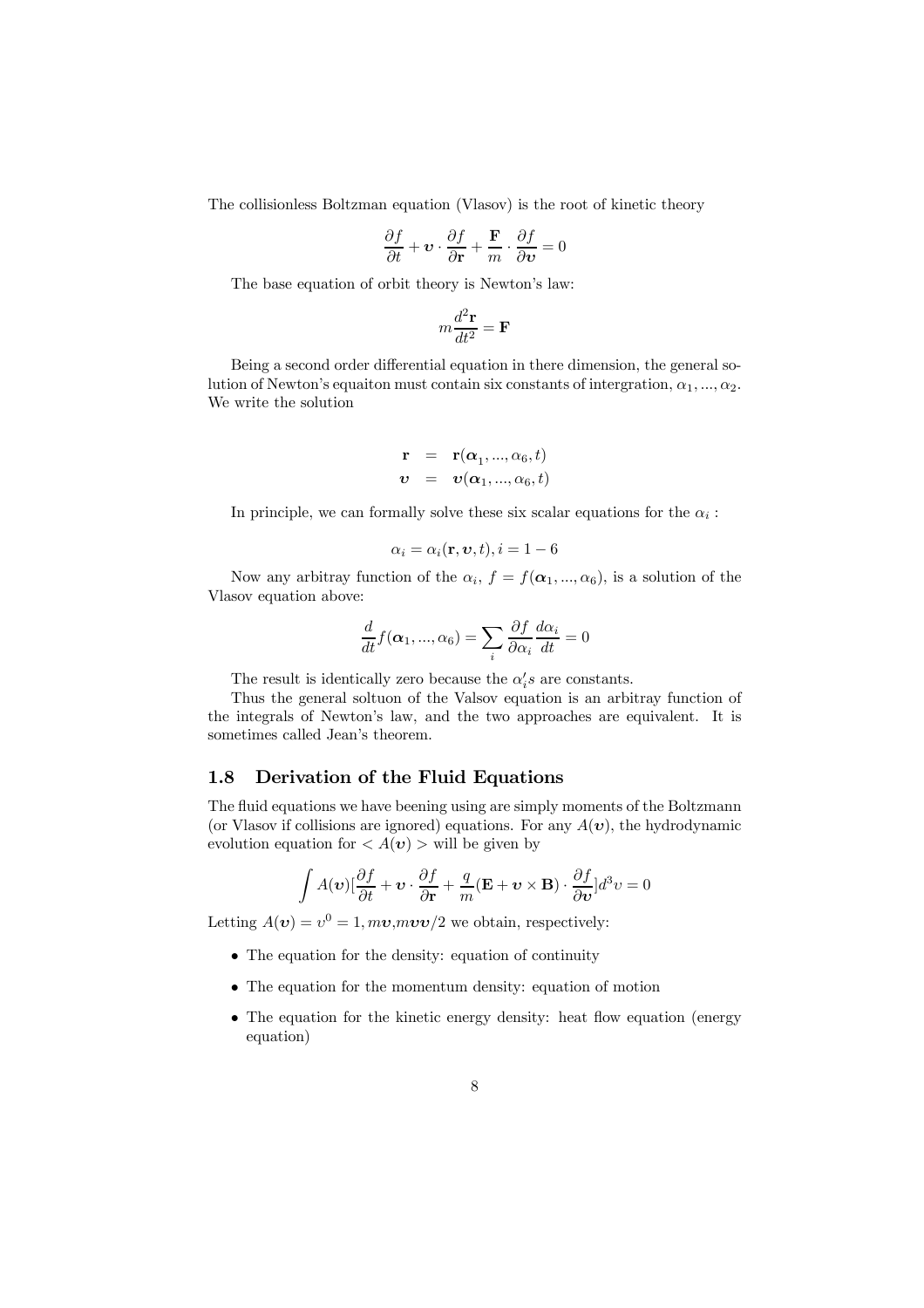#### 1.8.1 Equation of continuity

Let  $A(\boldsymbol{v})=1$ :

$$
\int \frac{\partial f}{\partial t} d\mathbf{v} + \int \mathbf{v} \cdot \nabla f d\mathbf{v} + \frac{q}{m} \int (\mathbf{E} + \mathbf{v} \times \mathbf{B}) \cdot \frac{\partial f}{\partial \mathbf{v}} d\mathbf{v} = 0
$$

The first term gives

$$
\int \frac{\partial f}{\partial t} d\mathbf{v} = \frac{\partial}{\partial t} \int f d\mathbf{v} = \frac{\partial n}{\partial t}
$$

Since  $v$  is an independent variable

$$
\int \mathbf{v} \cdot \nabla f d\mathbf{v} = \nabla \cdot \int \mathbf{v} f d\mathbf{v} = \nabla \cdot (n\bar{\mathbf{v}}) = \nabla \cdot (n\mathbf{u})
$$

where the average **u** is the fluid velocity by definition.

$$
\int \mathbf{E} \cdot \frac{\partial f}{\partial v} dv = \int \frac{\partial}{\partial v} \cdot (f\mathbf{E}) dv = \int_{S_{\infty}} f \mathbf{E} \cdot d\mathbf{S}
$$

The perfect divergence is integrated to give the value of  $f\mathbf{E}$  on the surface at  $v = \infty$ . This vanishes if  $f \to 0$  faster than  $v^{-2}$  as  $v \to \infty$ , as is necessary for any distribution with finite energy.

$$
\int (\mathbf{E} + \mathbf{v} \times \mathbf{B}) \cdot \frac{\partial f}{\partial \mathbf{v}} d\mathbf{v} = \int \frac{\partial}{\partial v} \cdot (f \mathbf{v} \times \mathbf{B}) d\mathbf{v} - \int f \frac{\partial}{\partial v} \times (\mathbf{v} \times \mathbf{B}) d\mathbf{v} = 0
$$

The first integral can again be converted to a surface integral. For a Maxwellain, f falls faster than any power of  $v$  as  $v \to \infty$ , and the integral therefore vanishes. The second integral vanishes because  $v \times B$  is perpendicular to  $\frac{\partial}{\partial v}$ . Hence, we get the equation of continuity:

$$
\frac{\partial n}{\partial t} + \nabla \cdot (n\mathbf{u}) = 0
$$

#### 1.8.2 Fluid equation of motion

Let  $A(\boldsymbol{v}) = m\boldsymbol{v}$ :

$$
m \int \mathbf{v} \frac{\partial f}{\partial t} d\mathbf{v} + m \int \mathbf{v} \mathbf{v} \cdot \nabla f d\mathbf{v} + q \int \mathbf{v} (\mathbf{E} + \mathbf{v} \times \mathbf{B}) \cdot \frac{\partial f}{\partial \mathbf{v}} d\mathbf{v} = 0
$$

The first term gives

$$
m\int \mathbf{v}\frac{\partial f}{\partial t}d\mathbf{v} = m\frac{\partial}{\partial t}\int \mathbf{v}f d\mathbf{v} = m\frac{\partial}{\partial t}(n\mathbf{u})
$$

The third integral can be written

$$
\int \mathbf{v}(\mathbf{E} + \mathbf{v} \times \mathbf{B}) \cdot \frac{\partial f}{\partial v} dv = \int \frac{\partial}{\partial v} \cdot [f\mathbf{v}(\mathbf{E} + \mathbf{v} \times \mathbf{B})] dv \n- \int f\mathbf{v} \frac{\partial}{\partial v} \cdot (\mathbf{E} + \mathbf{v} \times \mathbf{B}) dv \n- \int f(\mathbf{E} + \mathbf{v} \times \mathbf{B}) \cdot \frac{\partial}{\partial v} v dv
$$